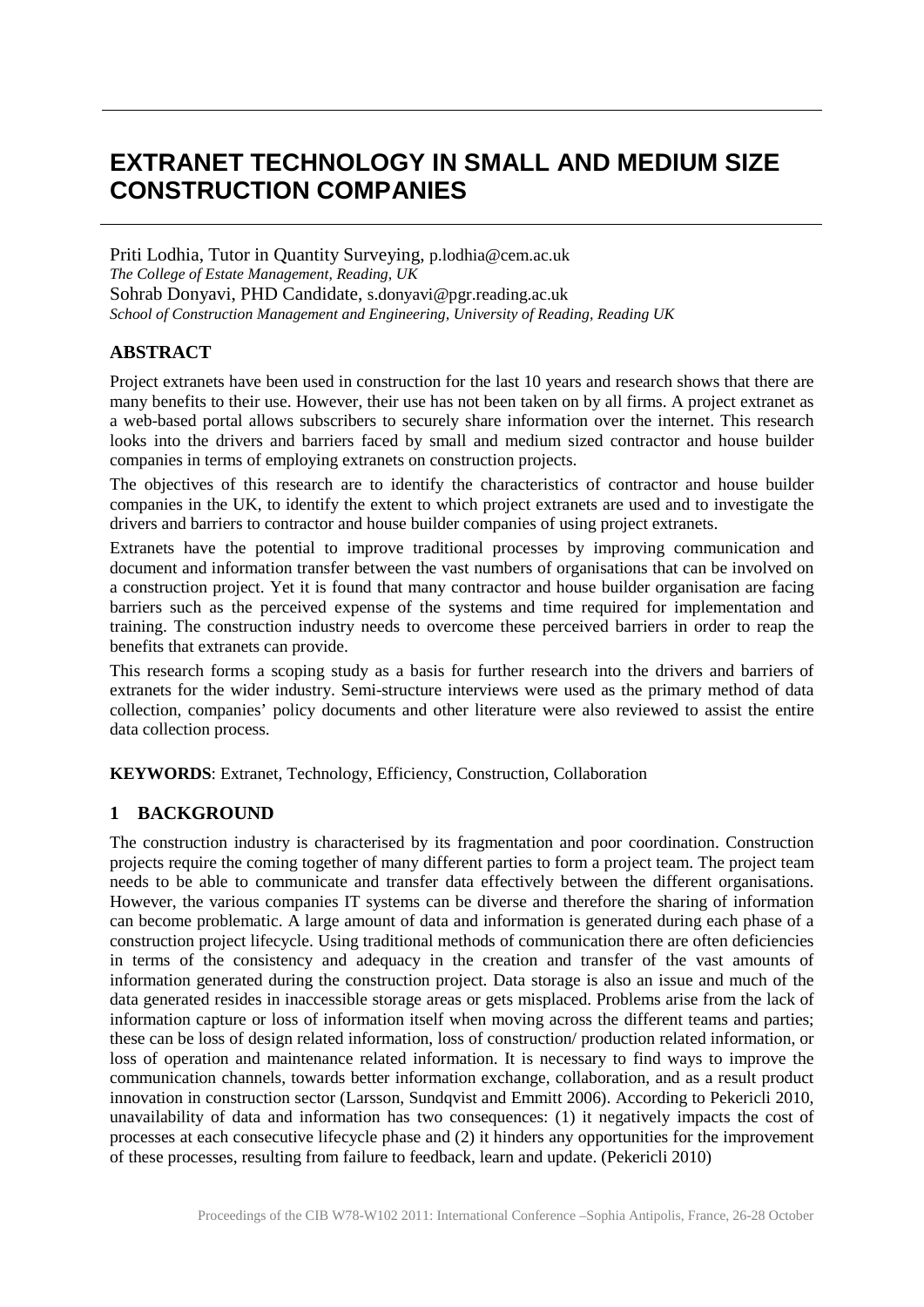Extranets have the capabilities to mitigate these issues by bringing together and storing up to date information in one place on an IT system that is compatible with that of all the different organisations in the project team. They allow the easy transfer and sharing of information between parties and allow it to be stored in an easily accessible way.

Past unpublished research carried out by one of the authors of this paper found that in the year 2000 project extranets were a relatively new technology and were beginning to be introduced in the construction industry. However, there were very few companies that were using them and their use was very limited. They were mainly used as a space to store drawings. The interfaces at this time were also not as developed. They were mainly a shared folder on a network drive, rather than the web based portals that they are today.

The use of project extranets in the construction industry has developed over the last 10 years and there are many benefits to their use (Chan 2007; Ahuja, Yang and Shankar 2009). However, their use has not been taken on by all firms. This research therefore looks into the barriers faced by small and medium sized contractors and house builder companies in terms of employing extranets.

# **2 METHODOLOGY**

The construction industry is very large and diverse. The main categories of stakeholder are clients, consultants and contractors. In view of the scale of the sector and the time lapse since the previous study by one of the authors in 2000, the researchers decided to carryout an initial scoping study focussing on one of the industry groups, to get a representation of what is happening now. This information could then be used to design a wider industry survey.

The contractors sector was chosen because this group forms a major part of the construction industry in the UK and they work with all the other stakeholders, so should be able to provide a good overview of the current use of extranets in the industry and the benefits and barriers to their use. The researchers decided to focus on small to medium size contractor and house builder companies in the UK, as they make up the largest proportion of private contractors based on construction statistics for 2010. (Office of national statistics 2010)

This scoping study used semi-structure interviews conducted with contractors and house builders as the primary method of data collection. The interviews were aimed gathering qualitative data through dialogue that could provide an in depth understanding of the extent of the use of extranets and the drivers and barriers to their use. Interviewees from eight companies were identified for this study. They were selected as they are key people within their organisations and because they were very supportive of the research concept and wanted to be actively involved.

Companies' policy documents and relevant literature were reviewed to inform the design of the interviews for the scoping study and to underpin the analysis of the findings, in order to draw conclusions about the best approach to formulating a wider industry study.

This paper now presents the research findings from the scoping study through a discussion of evidence from the literature under the following headings:

- the characteristics of contractor and house  $\bullet$ builder companies in the UK;
- the extent of the use of extranets in the UK
	- the concept of extranets;
- the benefits of extranets

the need for extranets

- barriers to the use of extranets
- Findings from the interviews are then presented and conclusions drawn about the best way forward for a further study.

# **3 THE CHARACTERISTICS OF CONTRACTOR AND HOUSE BUILDER COMPANIES IN THE UK**

There are just under 200,000 private contractor companies in the UK. 99% of these are small to medium size firms employing less that 80 people. Just over 10,500 of these firms are involved in nonresidential building and just over 27,500 are involved in house building. The other firms are made up of civil engineering and other specialist trades (Construction statistics annual 2010). Therefore small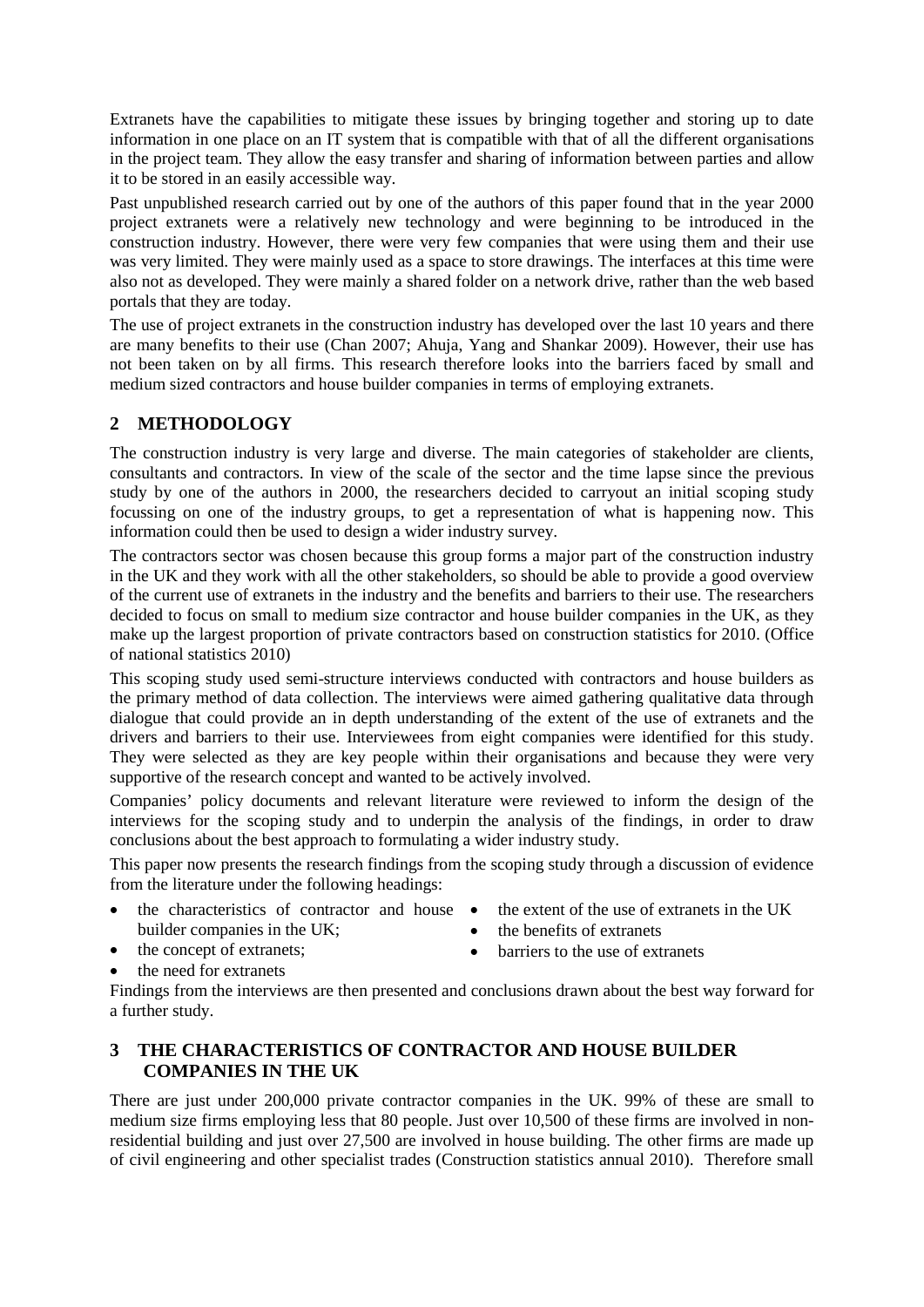to medium size contractor and house builder firms represent a vast proportion of the construction sector.

Many of the firms work within their local areas as building projects are often unique and one off and therefore they do not do not favour centralised mass-production of the sort which gives rise to economies of scale. Capital requirements for contractors are also low, skills such as bricklaying are not easily mechanised and the need for expensive fixed capital is minimal. Firms are able to hire plant as and when required, so do not have to use capital to buy plant. Smaller firms are also able to work on larger jobs without needing to have much capital, as they can subcontractor for larger firms. There are minimal entry barriers to the industry. Not only is very little capital required, there is also little necessity for formal qualifications such as certificates of competence or membership of trade associations. As many of the smaller firms specialise in particular trades and work within their locality it is possible for many smaller firms to be a part of the industry. (CEM 2002)

House builder companies may either be developers building homes to sell for themselves or they may be building homes for other clients. The products of the house builders are often standardized and therefore they can make greater use of standardized products and economies of scale.

Communication between different parties for most companies is essentially paper work based, as the supply chain and also other smaller subcontractors they work with do not use any advanced technology for communication.

# **4 THE CONCEPT OF EXTRANETS**

The Construction News Plus websites define Project extranets as, " External, closed computer network which connects together members of different groups or companies, normally via Internet connections and using a browser; differs from the internet in that membership and the Extranet is restricted, normally by individual or group user ID's and passwords." (Construction News Plus undated) In basic terms extranets are a mid point between The Internet and the company's intranet, as these are described as "…the two major components of an extranet…" (Volsky, Fontenot and Blalock 2000). Therefore, it is necessary to firstly understand what the internet and intranets are. Kirkwood says, "In its simplest form the Internet is a network of computers linked worldwide."(Kirkwood 1994). The company intranet is a like a mini Internet, in that it links a network of computers within the firm together usually using an Internet connection, but the information stored on it is not accessible by anyone outside of the firm thus, it is a private network. The Construction News Plus website defines an intranet as, "Internal, closed computer network linking members of the same company or group together normally via Internet connections and using a browser." (Construction News Plus, undated). "A company may use an intranet to facilitate communications among its members and deliver information and services to employees. This is particularly useful in large, multi-site organizations." (Volsky, Fontenot and Blalock 2000) Table 1 illustrates the differences between internet, intranets and extranets.

|              | Internet                        | <b>Intranets</b>                                                      | <b>Extranets</b>                                                                                                           |
|--------------|---------------------------------|-----------------------------------------------------------------------|----------------------------------------------------------------------------------------------------------------------------|
| What is it?  | The information<br>superhighway | The use of Internet technology<br>within a company or<br>organization | A network that uses the Internet<br>to link company intranets in order<br>to enhance business-to-business<br>relationships |
| Access       | Open                            | Private                                                               | By agreement only                                                                                                          |
| <b>Users</b> | Public                          | Organization members                                                  | Business partners                                                                                                          |
| Information  | General                         | Proprietary                                                           | Selective                                                                                                                  |

Table 1: Similarities and differences between the Internet, intranets and extranets (Volsky, Fontenot and Blalock 2000)

For the basis of this research, extranets are defined as a web-based portal that allows subscribers to securely share information over the internet. In the context of construction, it is envisaged that they are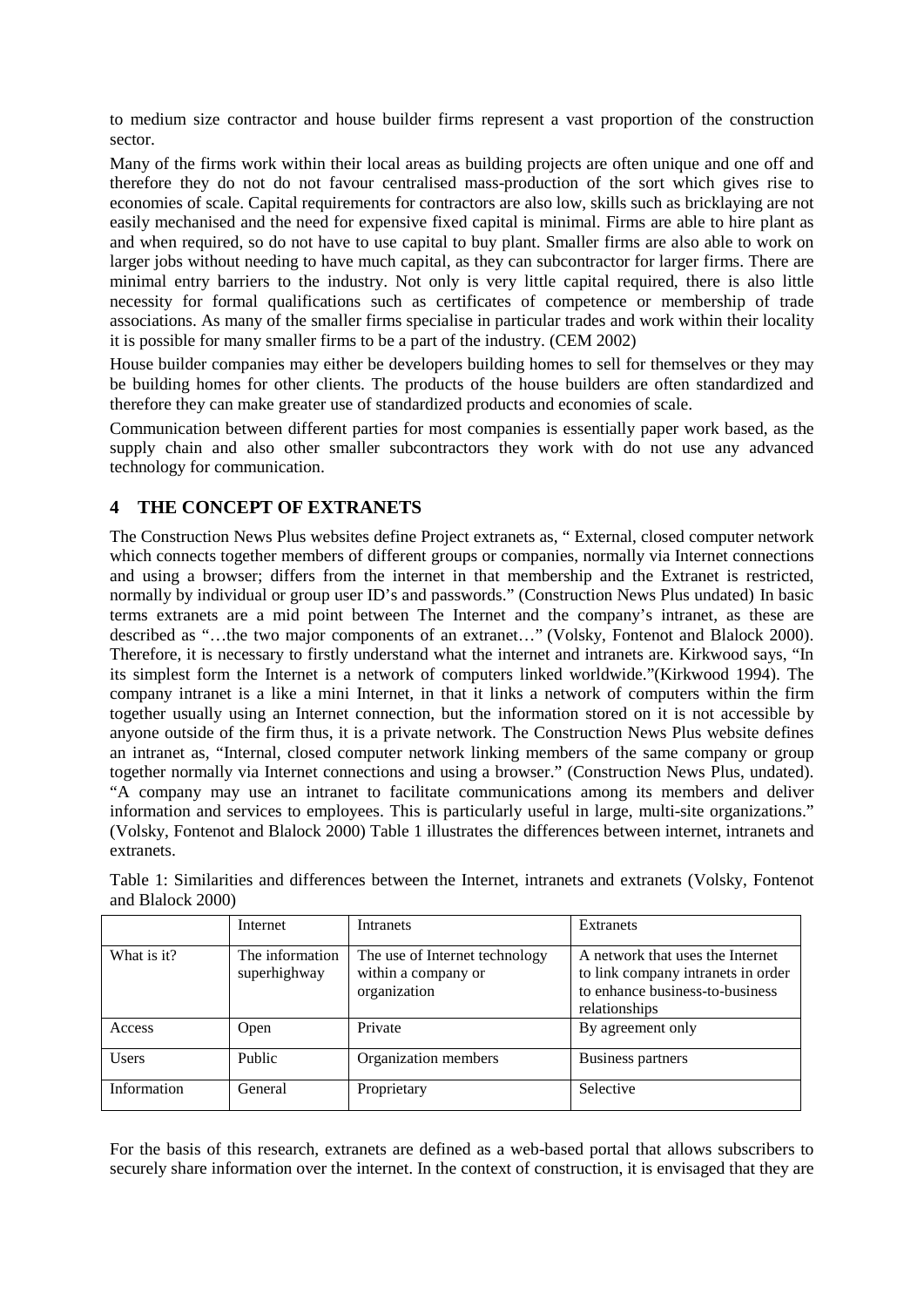used for communication between the project team and to store drawings and other project documentation.

# **5 NEED FOR EXTRANETS**

As discussed, there are deficiencies in terms of the consistency and adequacy in the creation and transfer of the vast amounts of information generated during the construction project and much of the documentation from a construction project can be inaccessible. In the construction sector, information is generally not immediately available for future use due to organisational obstacles and deficiencies in creating structured and formal information (Scott and Harris 1998; Knauseder, Josephson and Styhre 2007; Schindler and Eppler 2003). The construction sector needs a reliable, systematic and coherent information collection and recording approach for the activities taking place in the build environment, preferably with a direct relationship to the design and construction process and documentation. Effective implementation of IT within projects, and the construction industry would greatly improve the process of communication and improved communication will provide a number of benefits (Ahuja, Yang and Shankar 2009) The Egan report "Rethinking Construction" also suggests that there is a need for improvements in quality and efficiency in the construction industry (Egan 1998). Egan identified five key drivers of change in his report, one of which was integrated processes and teams. Project extranets provide a secure link between the different institutions making up the team; thus, they encourage integration and teamwork by providing a framework for increased communication. "Extranets can facilitate the sharing of information." (Vlosky, Fontenot and Blalock 2000)

## **6 SOFTWARE AND FUNCTIONALITY OF EXTRANET**

Over the last 10 years, the functionality of extranets has vastly improved and they now have a number of uses and useful tools such as electronic measurement, project calendars and instant messaging and can be used as a facilitator for e-tendering and BIM. The key extranets software currently used in the construction industry are Asite, BIW, Project 4 and Buzzsaw. These companies are continuously improving the functionality of their products. Extranets have gone from being simple shared folders and have developed into multifunctional portals for communication that are the centre point for collaboration with the project team. In the future, the use of extranets for E-tendering will increase as functionality improves and user confidence grows. "Paul Morrell, the government's chief construction adviser, has indicated that publically procured building projects will be required to adopt building information modelling." (Kennett 2010) This indicates that extranet use for BIM will be a key area of future development.

#### **7 THE EXTENT OF USE OF EXTRANETS IN THE CONSTRUCTION INDUSTRY**

In 2000, Volosky, Fontenot and Blalock reported six main uses for project extranets (Volosky, Fontenot and Blalock 2000):

1.Electronic communication with trading partners 4. Sales to customers

- 2. Customer contacts 5. Product and service promotion
- 3. Vendor contacts 6. Purchases from suppliers

These are uses of extranets in general business. This shows that communication is one of the key uses of extranets. Other research also supports this view, "Extranets will make it easier to share database and other non-transaction types of communications among enterprises."(Taylor 1997) Better communication creates better relationships between parties, which can have other knock on benefits. "Many claims are made that the real value of web based customer services is not direct sales, but rather improved customer relations that retain customers."(Middelbow 2001) "Extranets can also improve customer service," (Taylor 1997). The emergence of extranets in the era of e-commerce whilst referring to data from a study done by ActivMedia, inc. say, "…these companies who have recognized the importance that communication has to their business and the improvement that can be made by offering information via an extranet to better serve its channel of customers" (Bullock 2000). Construction is a diverse industry and projects bring together many different organisations that need to collaborate. In the construction industry, intranet extranet (IE) has represented a "Low Barrier"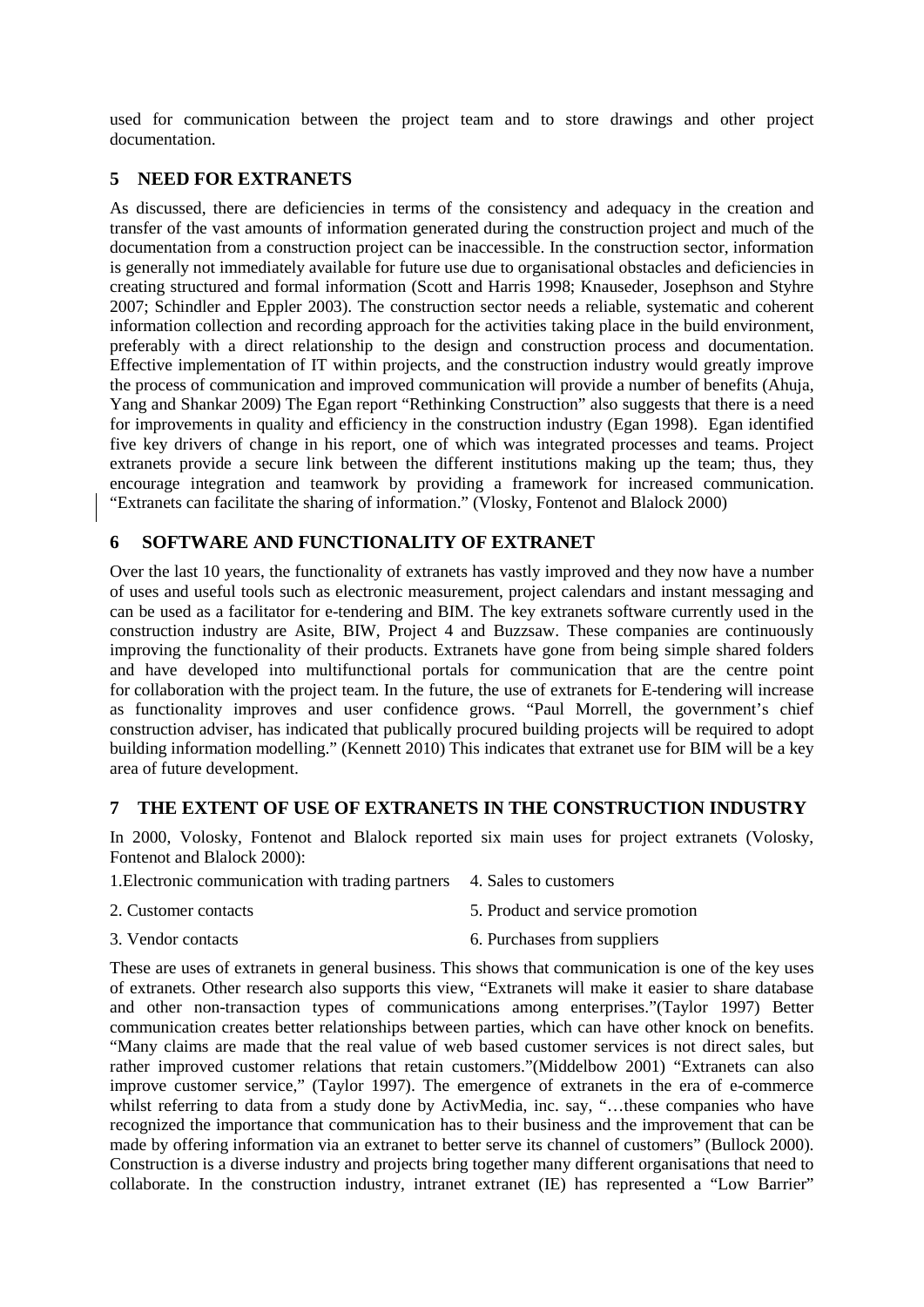technology that has enabled new ways of doing business, vital in the complex environment of the industry with its need for intensive information exchange, and collaboration between project partners (Wong 2007).

Independent research by the Network for construction collaboration technology providers NCCTP found that "over 80% of contractors/suppliers believe that larger clients are increasingly moving in the direction of insisting that people who work with them are proficient in using this technology." Therefore, clients are a key driver in increasing the extent of use of extranets.

# **8 THE BENEFITS OF EXTRANETS**

Construction project extranets as communication technologies are aimed at supporting the entire construction process. Past research has highlighted a number of benefits of extranets both in general business and when used in the construction industry. The major benefit of the extranet is its speed information can reach the recipients within minutes.

In the research done by Richard P Vlosky, Renee Fontenot and Lydia Blalock, the sample rated, "Timeliness of information exchange," (Vlosky, Fontenot and Blalock 2000) as the top benefit of having an extranet. Apart from the general benefits from this, this could be specifically beneficial in construction in that, if there is a variation the contractor can receive warning of this almost immediately, which may stop him from carrying out some work or buying materials that may not be needed and will cause an extra expense to the client. This research also outlined the principle gains that businesses anticipate from the development of extranets. They are as follows:

- Shared information and data;
- Improvements in customer service; and
- Reductions in operating costs;
- Better relationships along the supply chain and with other partners.
- Savings in time and resources;

Independent research was commissioned by the NCCTP and surveyed 272 end users in order to "provide a representative quantifiable measure of the various different benefits identified by people with first hand experience of using collaboration technology on live projects." The aim was to overcome scepticism amongst potential end users that information provided by extranet providers was biased and not a true reflection of the benefits the technology can bring. The research found that "96% of people that have made use of collaboration technology are happy that it has benefitted their business." This is also apparent from research by Wong (2007) who found that "…all the interviewees stated that the uptake of internet extranet (IE) had achieved or exceed the expected benefits…These include: increased speed of communication, ease of document exchange and information dissemination, improved knowledge sharing within geographically-dispersed virtual teams, and enhanced business profile." The NCCTP research also established the benefits that the end users had found in terms of using extranets as follows:

|  |  | Table 2: End user benefits. Adapted from NCCTP Proving collaboration pays study report (2006) |
|--|--|-----------------------------------------------------------------------------------------------|

| Level of benefit                                                                                                   | <b>Benefit</b>                                                                                                                                                                                                                                                                                                                                                                                                                |
|--------------------------------------------------------------------------------------------------------------------|-------------------------------------------------------------------------------------------------------------------------------------------------------------------------------------------------------------------------------------------------------------------------------------------------------------------------------------------------------------------------------------------------------------------------------|
| Over 80% of users<br>found the following<br>substantial<br>be<br>tο<br>benefits<br>had<br>they<br>experienced:     | In enabling them to access documents 24/7<br>$\bullet$<br>In ensuring that project management information was available to<br>$\bullet$<br>everyone centrally.<br>In cutting the amount of money spent on post and on couriers.<br>$\bullet$<br>In reducing the chance that important documents might be lost.<br>$\bullet$<br>In providing a better overall audit trail.<br>$\bullet$                                        |
| 70%<br>Over<br>users<br>found the following<br>substantial<br>be<br>tΩ<br>benefits<br>had<br>they<br>experienced : | Better traceability/visibility of documentation.<br>$\bullet$<br>Improved information security.<br>٠<br>Reduced costs associated with distribution/production<br>of<br>$\bullet$<br>documents.<br>Better accountability for all parties involved in the project.<br>$\bullet$<br>Improved ability to easily find archived information quickly.<br>$\bullet$<br>Reduced need for storage space for documentation at the end of |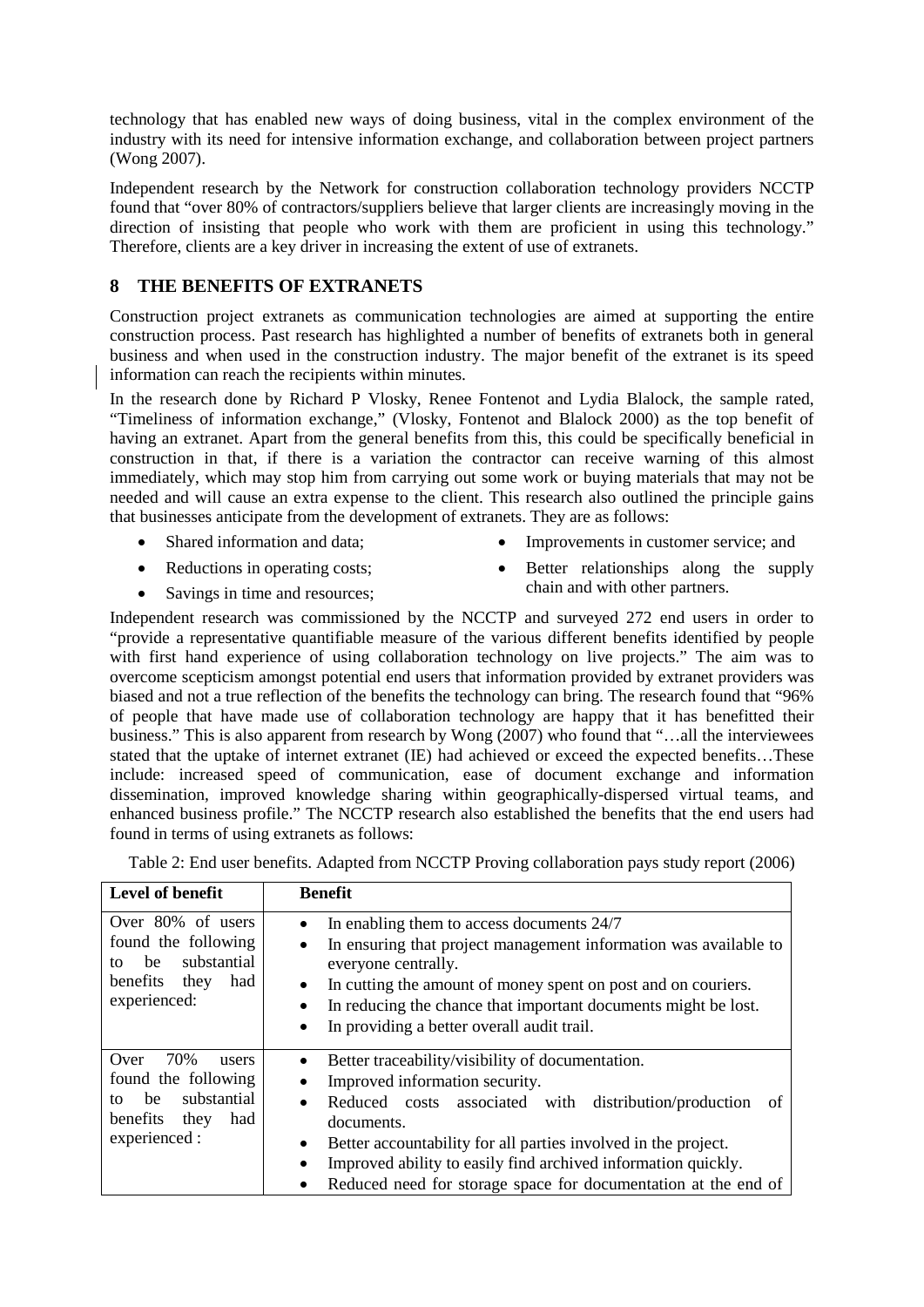|                                                                                                                               | the project                                                                                                                                                                                                                                                                                                                                                                                                                                                                              |
|-------------------------------------------------------------------------------------------------------------------------------|------------------------------------------------------------------------------------------------------------------------------------------------------------------------------------------------------------------------------------------------------------------------------------------------------------------------------------------------------------------------------------------------------------------------------------------------------------------------------------------|
| At least two thirds of<br>all users found the<br>following<br>be<br>to<br>substantial benefits<br>had<br>they<br>experienced: | • Less confusion over which version of any given document is the<br>current one.<br>• Greater confidence that everyone is working with the same<br>version of a document.<br>Enabling geographically dispersed teams to work together on a<br>$\bullet$<br>project much more effectively.<br>Making it easier to find and retrieve the right document.<br>$\bullet$<br>Providing a better & more complete archive of Health & Safety<br>$\bullet$<br>information at the hand-over stage. |

The NCCTP research indicates that accessibility of documentation, accountability, and reduction in costs of storage and distribution are key benefits of project extranets. Other sources also state this as a key benefit. "The expensive task of sending or more likely couriering documents from, say the project architect, to all the members of the project team, often whether they need it or not, can be done away with, with the job of printing the relevant material moved across to the person or company actually wanting to use it." (Middelbow 2001) Therefore, extranets can be viewed as a more sustainable approach as documents are stored electronically and only printed if required. "All the interviewees acknowledged that an early return on investment could be obtained through cost savings achieved on information distribution and sharing." (Wong 2007) Therefore, extranets provide a more sustainable but also cost effective solution, thereby improving efficiency compared with traditional processes.

Evidence from the literature also shows that end users find the knowledge that they are using the latest up to date data to be a benefit (NCCTP 2006). "It ensures that all members of the project team have access to the most up to date versions of the various project documents. (Middelbow 2001) This means that traditional mistakes generated from someone working from an old document or drawing are in theory removed or at the very least reduced." By reducing the amount of mistakes, it is needless to say that the amount of disputes will also be reduced. Simon Middelbow also says, "Project collaboration extranets have the opportunity to significantly reduce the opportunity for mistakes and disputes, the biggest causes of waste and inefficiency in construction." Therefore, it can be said that extranets increase efficiency on construction projects.

Chee H. Wong's research found "the key motivation factors for internet and extranet (IE) investment include: management enthusiasm to be at the forefront of IE uptake; process efficiencies across geographically-dispersed teams and project partners; reduction in the cost of learning and knowledge acquisition; and improved internal communication and information flows."(Wong 2007) Management enthusiasm is stated as a key motivating factor. This research found that many of the respondents stated that management reluctance to employ extranets was a key barrier. Therefore, it is vital that the company's management are supportive of implementing these systems in order for them to be effectively adopted. Chee H. Wong's research also shows that communication is a key benefit. Good communication also has associated benefits such as improved team relationships. "Electronic data management technologies create an opportunity to simplify and streamline communication and interdepartmental coordination, thus supporting new modes of teamwork and in many instances total process reengineering (Ahuja, Yang and Shankar 2009). As well as improving team relationships extranets could be used as a marketing tool. "The advantage of using extranet as a marketing tool to improve the relationship with potential clients and customers was clearly demonstrated." (Wong 2007)

Research by Ahuja, Fontenot and Blalock found richer information to aid decision making, project information obtained quicker, improved communication, closer relationships, improved information flow, and greater management control to be some of the benefits of extranets. They also highlighted other intangible benefits associated with project extranets, such as greater certainty of outcome in terms of cost and time, less risk of disputes due to reduced errors, greater collaboration across project teams, and less-wasted effort in the construction process. (Ahuja, Fontenot and Blalock 2009)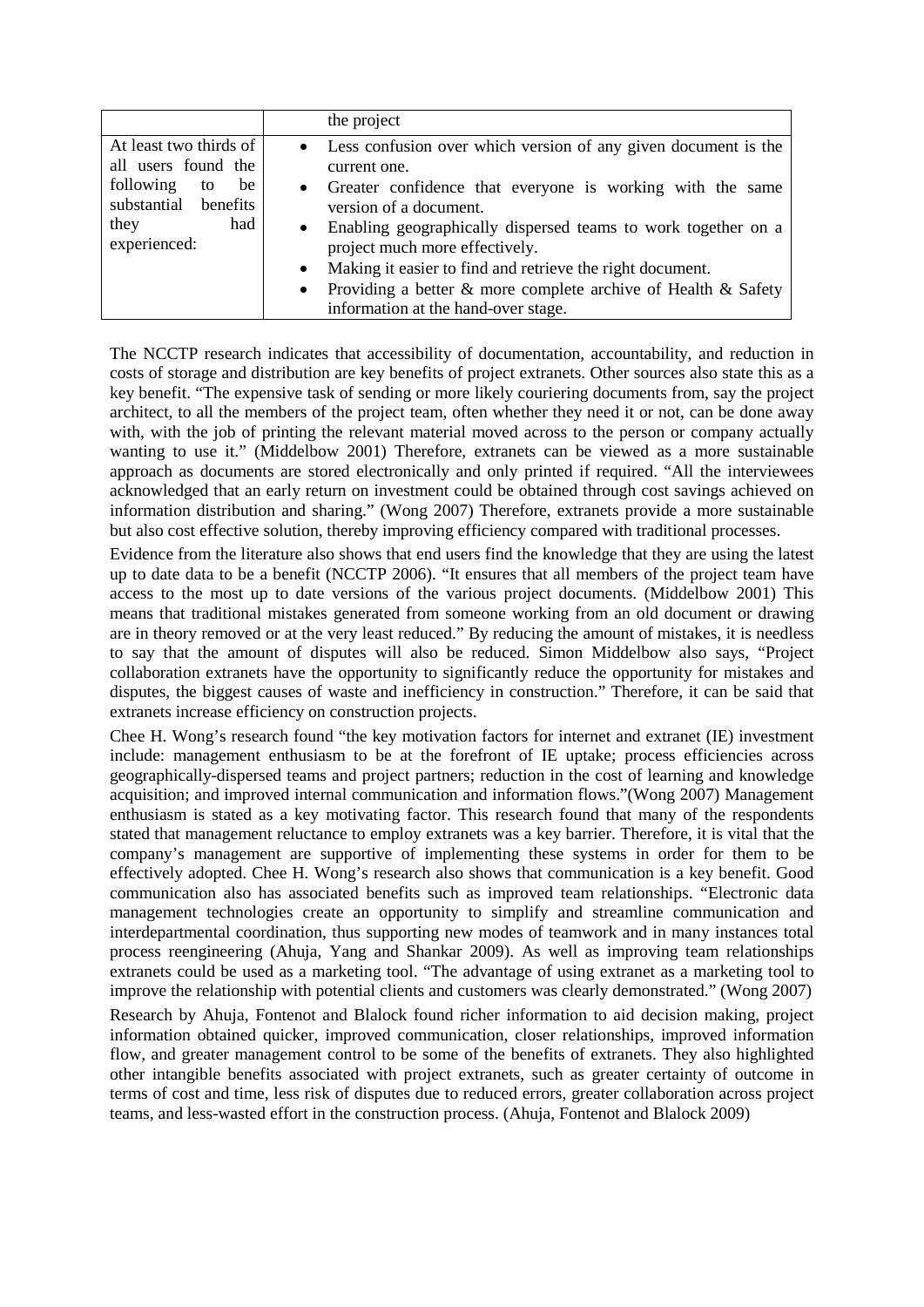## **9 BARRIERS**

The implementation issues surrounding extranets can be divided into three categories Technical, human and organisational (Pekericli 2010; Mitchell undated). The technical issues can be categorised under the six major principles that are namely, interoperability, change management, the user interface, reliability, the cost and the infrastructure support. Human issues can be classified under six groups: ergonomics-human-system interaction, threat to social interaction, loss of power from knowledge and expertise, surveillance threat, health and safety restrictions, reduction of efficiency.

Organisational issues can be classified under five categories: existing organisational culture, risk to existing practices, wider organisational setting, legal challenges, distribution of costs and benefits.

One barrier to the use of extranets on a construction project is that extranets can be expensive and may potentially waste time on a project if they are not used properly. "If you don't use them effectively, they can be expensive time wasters." (Taylor 1997). This is especially true for small projects as extranets are expensive and implementing them on small projects may not be worth it, as the cost would probably outweigh the benefit. Also all the people in the team should use them properly as it would be a major inefficiency if it were available but not used to its full potential. "...the industry seems slow to respond. This is particularly so for the use of Information Communication Technology (ICT) in small- and medium-sized firms, both within an organisation and for communication with the project teams" (Wong 2007). In addition "In spite of assurances from IS managers, many company executives don't believe that the business information channelled through the system is secure and protected against interception or modification." (Bullock et al. 1997). Much of the documentation being transferred between parties is confidential; therefore, users need to be assured that it is secure.

Some feel that "Extranet implementation success occurs only when a hub company has the clout to force its trading partners to use its extranet." (Taylor 1997) Although it would be best to always use the same extranet system, as it would save on training costs etc., it is not necessary that each project use the same system. As extranets are web based each project could use different systems.

Lack of technical technology and managerial capacity, lack of awareness and understanding of technology, lack of human resources, comprehensive legal framework, lack of confidence and trust in new technologies are some barriers for extranet acceptance and adoption by small and medium sized companies. Some small and medium sized companies occupy small, clearly defined niche markets, sometimes entirely local and do not need the technology for their business. However, lack of resource and knowledge, the skill levels of businesses operators, lack of trust and reorganisation of the potential to improve business and knowledge, the effort and costs of adaption and lack of understanding of realisable benefits are the main barriers for them adopting the technology. (Donyavi 2011)

Organisations will need to evaluate whether extranets are a benefit to them overall before they commit to investing both money and time in them. They will need to evaluate the system and technology capability, not only upon usability but also through a balance assessment of several factors. For example, how useful the system will be, whether they think it is suitable or they would like to use it and how much it will cost, both in financial terms and in terms of personnel, social and organisational consequences (Shackel 1991).

| Utility $+$                             | Will it do what it is needed functionally?            |  |
|-----------------------------------------|-------------------------------------------------------|--|
| Usability $+$                           | Will the users actually work it successfully?         |  |
| <b>Likeability</b>                      | Will the users feel it is suitable?                   |  |
| Must be balanced in a trade-off against |                                                       |  |
| Cost                                    | Where are the capital and running cost?               |  |
|                                         | What are the social and organisational consequences?  |  |
| To arrive at a decision about           |                                                       |  |
| <b>Acceptability</b>                    | On balance the best possible alternative for purchase |  |

Table 3: The paradigm of usability and related concepts. Modified from (Shackel 1991)

So the question is will extranet do what is needed functionally, according to the benefits of extranets we know that the systems are capable in terms of functionality; also will the users actually work it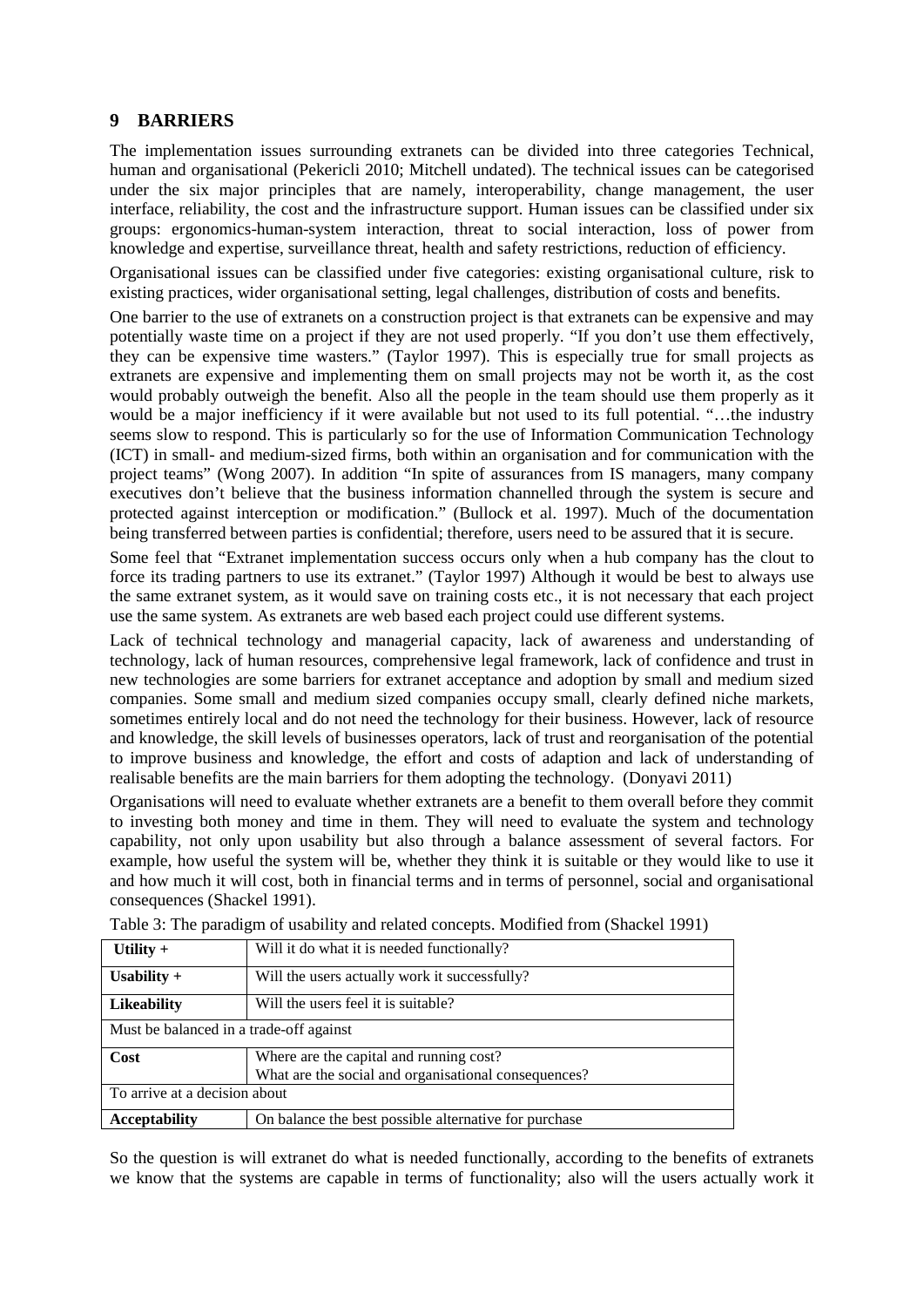successfully? According to this study, the companies that use extranets and work with the systems are quite happy and they state they intend to increase use in the future; therefore, organisations are able to use the systems successfully once they have overcome the barriers of employing extranets. The cost of employing extranets was a major barrier and concern for the interviewees. Therefore firms that can not overcome this barrier will not find the system acceptable as was the case with most of the firms interviewed; however if these barriers are overcome and organisations have used extranets, they feel that they prefer them to the traditional processes and that the use will grow in the future.

# **10 FINDINGS FROM THE RESEARCH INTERVIEWS**

Most of the interviewees for this project felt that extranets have the potential to improve traditional processes in the construction industry.

Interviewees that use extranets stated that they had used them on around 30% of projects in the last three years. They said they prefer using extranets to the traditional methods of communication and they believe that the use of project extranets will increase in the next few years.

#### **10.1 The benefits of extranets**

Interviewees who used extranets considered that their use created a competitive advantage for their company, particularly through improved communication. They identified a number of benefits including:

- speed of communication with the project team,
- better relationships with the project team
- minimisation of errors, as they are always working with the latest information.

#### **10.2 Barriers to extranets**

The majority of firms interviewed still did not utilise extranets, suggesting that their use in the industry is still very low. Many firms whilst recognising the benefits that extranets can bring are still experiencing barriers to using them. The following key barriers are identified:

- 1. lack of knowledge
- 2. security concerns
- 3. expense of the systems
- 4. management reluctant to employ extranets
- 5. clients unwilling to use extranets
- 6. training costs
- 7. too many different systems used by different clients

These are listed in order of importance based on number of respondents stating this as a reason for not using extranets. Interviewees stated lack of knowledge about extranets as "a major barrier" as they felt especially smaller companies were unaware of what extranets are and how to implement them.

Most of the interviewees stated security as a primary concern for companies "Information is one of the most important factor in our company. We need to be sure that all of our company information is secure when we save it or transfer it" Therefore, users need to be assured that the extranet will provide them with security of information. However, some of the interviewees, although concerned about security felt that at the moment a lot of information is transferred via email, therefore extranets are an equal if not more secure method of data transfer. "I don't see security as an issue as we use email etc. to transfer information at the moment, so a hacker could get it anyway."

The expense of the system was stated as another important barrier "We have to finish the project, to get the money from the client, pay to our people and for the company expenses; we need to think about extranets when we have enough capital and are strongly sure of the return of our investment; this system now works for us." Companies are happy with using their "tried and tested" processes and will need to be assured of the tangible benefits of extranets. The interviewees felt that not only the cost of the actual system, but also the expense of training staff and the time taken for training which takes staff away from productive work, mean that companies are reluctant to employing extranets.

Interviewees also stated that management may be reluctant to employ extranet because of the expense, but also because they do not want to take a risk, they feel that the systems they have in place work, therefore they are happy to carry on using them. The interviews also showed that in some cases the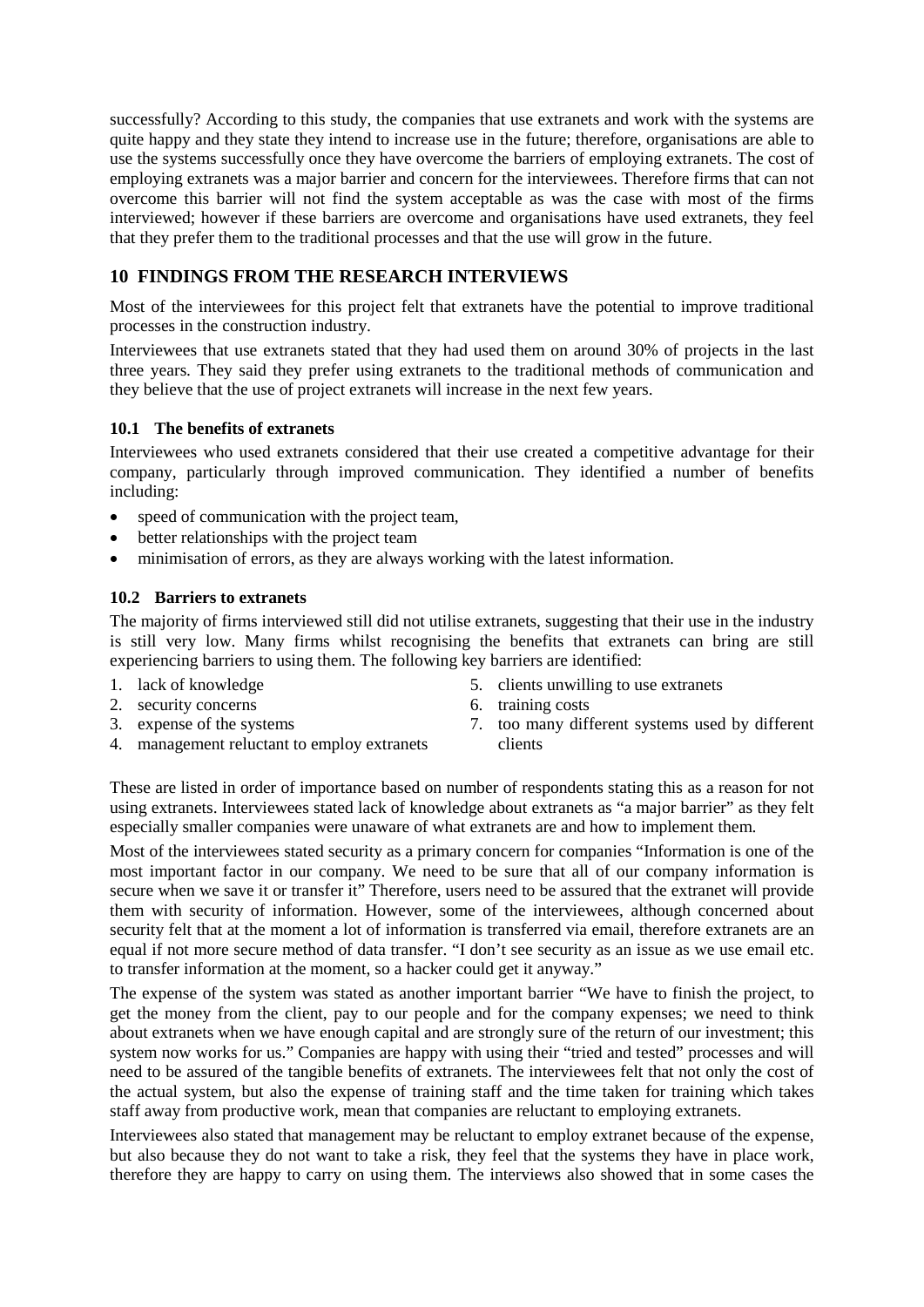employees would like to use extranets as they can see the benefits, but the management are reluctant to employ them, mainly due to the expense and time issues.

A number of interviewees also stated that clients are unwilling to use extranets. It is impetrative that the clients support the use of the extranet, as they are the ones usually paying for the system. However, you need to explain to clients that spending money on extranets will be beneficial; however, this is difficult as many of the benefits are intangible. (Mitchell undated)

A few of the interviewees stated training costs and too many different systems being used by different clients as barriers. As mentioned above with expense of the systems, some of the interviewees felt that having to take staff away from their productive day-to-day activities for training was a barrier. In addition, having to be trained on different systems for different clients was seen as a further barrier, as this means more time away from productive activities.

## **11 CONCLUSIONS**

A construction project requires communication between a number of different organisations each with different IT systems. Project extranets allow all these organisations to share and store data in an IT system that is compatible with all the organisations systems and allows easy access and storage of data.

This scoping study indicates that despite the acknowledged advantages of extranets and developments in the technology over the last 10 years, these systems are still not being widely used in the construction industry. Extranets can increase business efficiency in a number of ways and key benefits include accessibility of documentation, accountability, reduction in costs of storage and distribution and having the most up to date data available. Yet, as envisaged, most of the of contractor and house builder companies interviewed did not utilise extranets and those that did estimated they only used them on about 30% of projects in the last three years.

Barriers to the use of extranets identified by the research include lack of knowledge, security concerns, expense of the systems, management reluctance to employ extranets, clients unwilling to use extranets, training costs and too many different systems used by different clients.

However, this research also found that the interviewees who use extranets believe that their firm gained competitive advantage and they anticipated their use will increase in the next few years, in preference to traditional methods of communication.

This study provides a good grounding for the further study across the wider industry, including clients, consultants and larger contractor firms. The researchers believe that the following questions would benefit from being addressed as part of a further study:

- What is the cost of entry threshold for the introduction of extranets by firms?
- Given the indication that firms using extranets do not use them on all projects, what are the characteristics of projects on which extranets are used?
- Given that lack of skills is a barrier, what can the education system do to help facilitate the introduction of the technology more widely?

The researchers propose that a wider study would be undertaken using an online questionnaire to provide quantitative data about the use of extranets in the industry, with the potential for follow-up interviews to explore issues of cause and effect in more detail. The questionnaire would be targeted at senior staff and professionals working for clients, consultants and contractors.

While the researchers found that there were difficulties persuading firms to take part in the study during a period when they are focusing on fee earning work, they believe that a further study that could inform the education sector could benefit the industry by up-skilling workers as the economy improves.

#### **REFERENCES**

Ahuja, A. Yang, J. and Shankar, R. (2009) 'Benefits of collaborative ITC adoption for building project management'. *Construction Innovation* 9(3):323-340